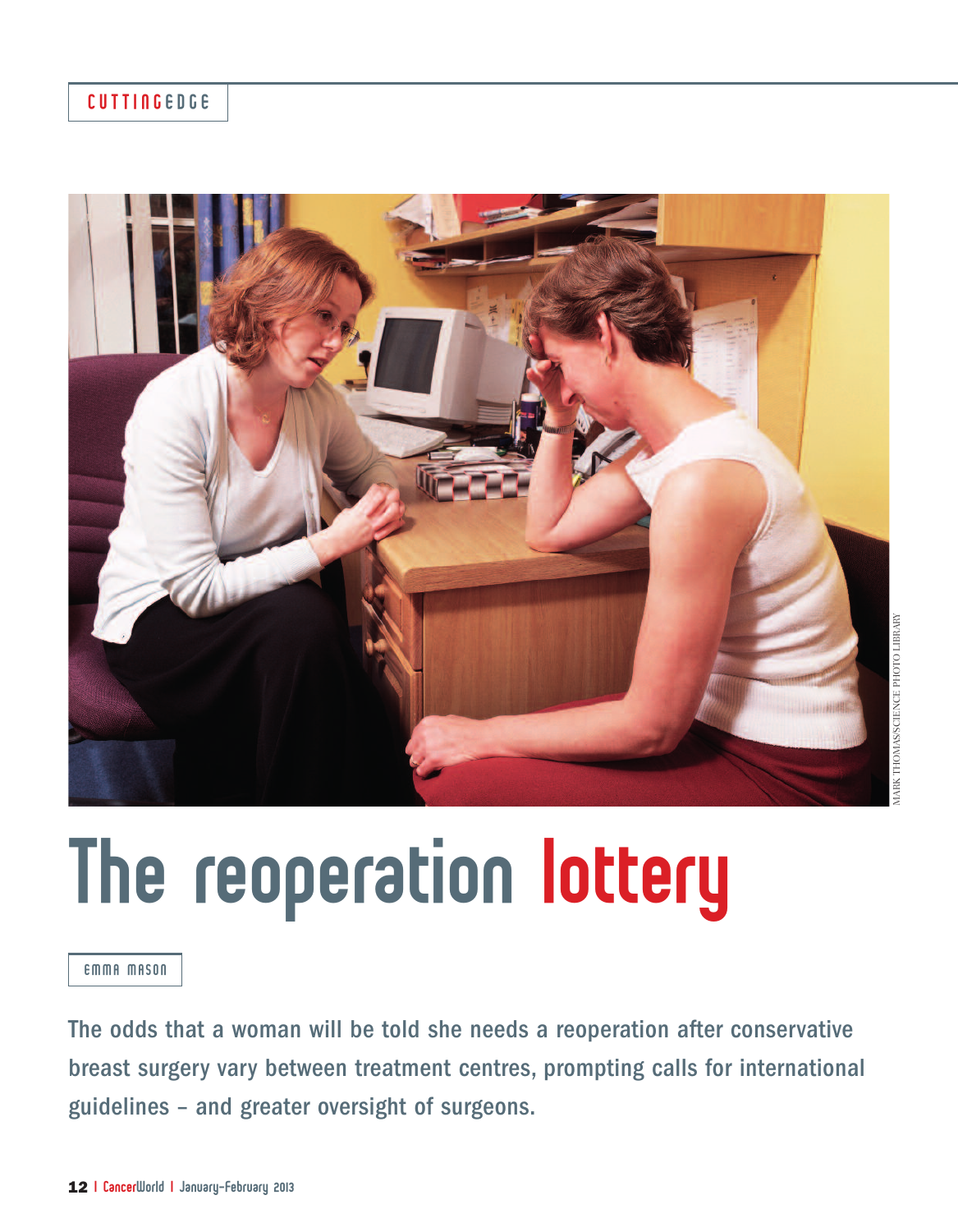or many women with early breast cancer, hearing that they can safely be treated with breast-conserving therapy comes as a big relief. For many women with early<br>the breast cancer, hearing that<br>they can safely be treated<br>with breast-conserving ther-<br>apy comes as a big relief.<br>What they don't want to hear is that they

will have to undergo a second surgery, because the 'margin'of cancer-free tissue cut out from around the tumour is deemed unsafe. Getting it right first time may not always be possible, but growing evidence of big differences in reoperation rates between different centres is raising questions about how many women may be undergoing unnecessary reoperations, and why. Attention is focusing on the need for consensus guidelines on what constitutes a 'safe' margin and how it should be measured.

Ensuring sufficient tissue is excised to minimise the risk of the tumour returning is important, because a local recurrence not only causes the woman extra distress, but is also associated with reduced survival. But reoperating where the margins are judged to have been insufficient also comes at a cost – physical, emotional and financial – so it is important to ensure that women are only referred back for further surgery when there is good evidence to show it is needed.

The need for a greater consensus and more uniform practice regarding when women should be sent back for reoperation was highlighted last July in an article by Ranjeet Jeevan and colleagues in the *British Medical Journal* (vol  $345$ , e $4505$ ). The study reported that, on average, around 20% of women who had breast conserving surgery in England had a reoperation, but that the rate of reoperation varied widely from centre to

centre. "Some English NHS trusts had adjusted reoperation rates below 10%, whereas for others it was above 30%."

Examining the potential reasons behind such variations, the authors argue that it cannot be explained by patient preference alone. "The variation is sufficiently large to suggest that it reflects differences in clinical practice at various points during the therapeutic pathway, as well as patients' preferences. Practice related causes of variation could include differences in selection protocols for breast conserving surgery, poor surgical technique, and differences in how resection margins are assessed…" They suggest that the "lack of consensus on what constitutes an adequate excision margin" is probably an important factor, and they note that this is not just a UK problem; similar studies have shown reoperation rates of 29% in The Netherlands, 23% in the US, and 21.5% in Germany – again with significant variations in the rates reported by different hospitals.

#### Bigger 'is not better'

The publication of the *BMJ* article coincidedwith a 'sounding board'editorial in the *NewEngland Journal of Medicine*, by Monica Morrow, chief of the breast surgery service at the Memorial Sloan-Kettering Cancer Center, New York, that focused on unnecessary reoperations. Under the title "Surgical margins in lumpectomy for breast cancer – biggeris not better"(*NEJM* 2012, 367:79– 82), Morrow argues that in many centres women are being reoperated to achieve margins of between 2 and 5 mm, or even more, which cannot be justified by the evidence.

"…20 to 30% of women who undergo breast-conserving surgery require additional breast surgery (re-excision) after the initial lumpectomy, with its associated illness and cost. Approximately half of these procedures are performed in women with negative margins [i.e. no cancer cells at the edge] to obtain a wider clear margin in the belief that a wider margin will further decrease the risk of local recurrence," she writes.

Available data, she argues, do not support the view that wider cancerfree surgical margins reduce the risk of the cancer returning, while there is plenty of evidence that when the cancer is removed with a narrow margin, adjuvant radio- and chemotherapy is effective in controlling local recurrence after surgery.

Among the evidence called on to back up this argument she cites a metaanalysis of 21 studies that showed no statistically significant difference in local recurrence in early-stage invasive breast cancer between margins of 1, 2 or 5 mm after adjusting for the use of radiation and hormone therapy.

The big predictors of recurrence, she argues, have been shown to be tumour biology and the adequacy of systemic therapy. "These data necessitate a shift in thinking regarding the relationship between the width of microscopic margins and the risk of local recurrence." She suggests that such a rethink could see a major reduction in reoperations for women with clear margins, resulting in a decrease in costs and better cosmetic outcomes.

Mike Dixon, professor of breast surgery and consultant surgeon at the Western General Hospital in Edinburgh, was

"These data require a shift in thinking about the relationship between width of margins and risk of local recurrence"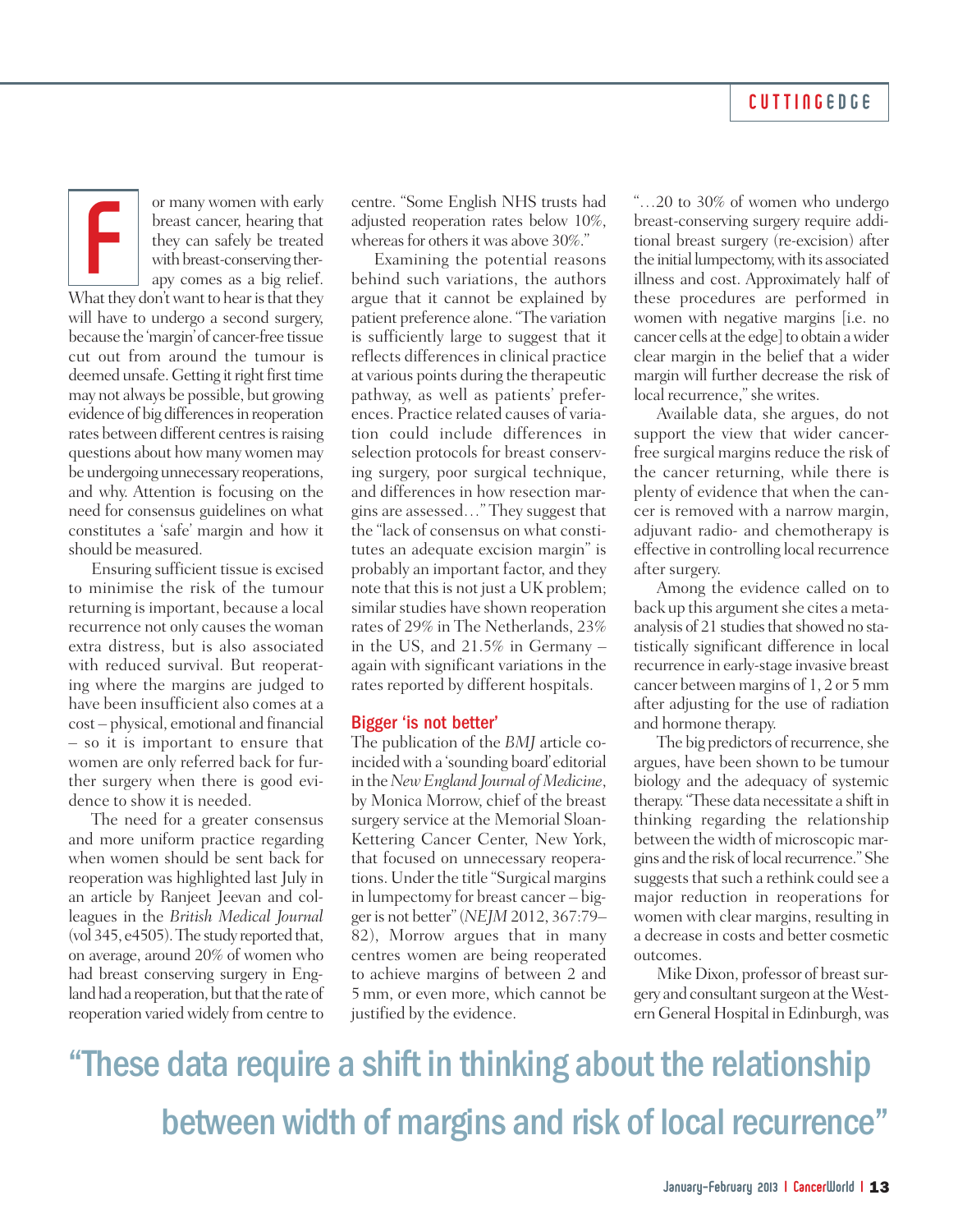# "What we want to do is get the disease out with a little bit, but not too much, normal tissue"

one of the co-authors of the meta-analysis that demonstrated no benefit from margins wider than 1 mm in early-stage invasive breast cancer. He argues that the difference between 1 mm and 5 mm is very significant in terms of the damage done to the way the breast looks.

"You have to leave the breast looking normal,"says Dixon."It's very easy to get all the disease out by taking awedge out of the breast, but you're going to leave a big dent, a poor cosmetic result, and that is no advantage to the patient. That's why people like me are so obsessed with getting clear but not wide margins, because this allows me to achieve adequate long-term local control, but more importantly it allows the breast to look normal and gives the patient the advantage of a good cosmetic outcome.

"We know that if you do breast conserving surgery and it looks ugly, then the patient is not satisfied, and all the psychological advantages of breast conserving surgery in terms of ability towear normal clothes, looking good in themirror, the patient being more confident with good self-esteem and good body image disappear. The benefits of breast conservation are only there if you maintain a good breast shape and a volume that matches your other breast. What we want to do is get the disease out with a little bit, but not too much, normal tissue, and then good radiotherapy and good drug therapy to take care of any remaining disease, and then the patient will have an adequate long-term control and a satisfactory looking breast."

Dixon, whose own centre has been using a 1 mm margin for invasive early breast cancers for more than 10 years, with a five-year local recurrence rate of 1.7%, would like to see a consensus "around a 1 or 2 mm margin", to reduce the number of women who have unnecessary reoperations. "At present, some patientswith clearmargins of 1 or 2mm are not only getting a second operation, some are getting a mastectomy!"

#### Towards a consensus

If the evidence is as strong as Morrow and Dixon claim, the question is why such a consensus is not already in place. One answer may be that leading breast cancer specialists do share a broad consensus – but this is not yet reflected in standard practice. In 2008 a group of opinion leaders from the US and Europe met in Frankfurt to formulate consensus recommendations on the locoregional treatment of primary breast cancer.Convened on the initiative of Manfred Kaufmann, head of gynaecology and obstetrics at the JW Goethe University hospital, Frankfurt, the group included leading oncologic surgeons, radiation oncologists, pathologists, radiologists, plastic surgeons, medical and gynaecologic oncologists, and epidemiologists. Their recommendations, which were published in 2010 (*Cancer* 116:1184–91), were that to minimise the risk of recurrence:

- In general, in cases of positive margins – where cancer cells are visible under the microscope at the surface of the excised tissue – reoperation is required.
- In the case of negative margins i.e. no cancer cells at the surface of the excised tissue – reoperation is not required in cases of invasive breast cancer, even where the distance

between the surface and the closest tumour cells is less than 1 mm.

- **■** In cases of ductal carcinoma *in situ* (DCIS), however, a minimum clear margin of 2 mm is recommended, particularly with low- and intermediate-grade lesions, because DCIS may growdiscontinuouslywithin the ducts.
- Anterior and posterior margins of less than 2 mm are not of concern if there is no residual breast tissue.
- All suspicious microcalcifications associated with the DCIS should be removed surgically.
- **■** Lobular carcinoma *in situ* at the margin is not considered an indication for further surgery.

While the wide variations recorded in reoperation rates indicate that many centres are not following these recommendations in practice, neither the recommendations, nor the evidence they have been drawn from, are being fundamentally challenged. The problem, therefore, may lie in how to move from consensus recommendations to effective national guidelines that ensure all women are treated according to the same standards wherever they are.

#### How good is your pathology?

But there may be other factors that also explain the variability in reoperation rates.GiuseppeViale, head of pathology at the European Institute of Oncology in Milan, who participated in the expert panel that drew up the recommendations, says the quality of specimen processing and the assessment of surgical margins can vary greatly between different pathology departments. This means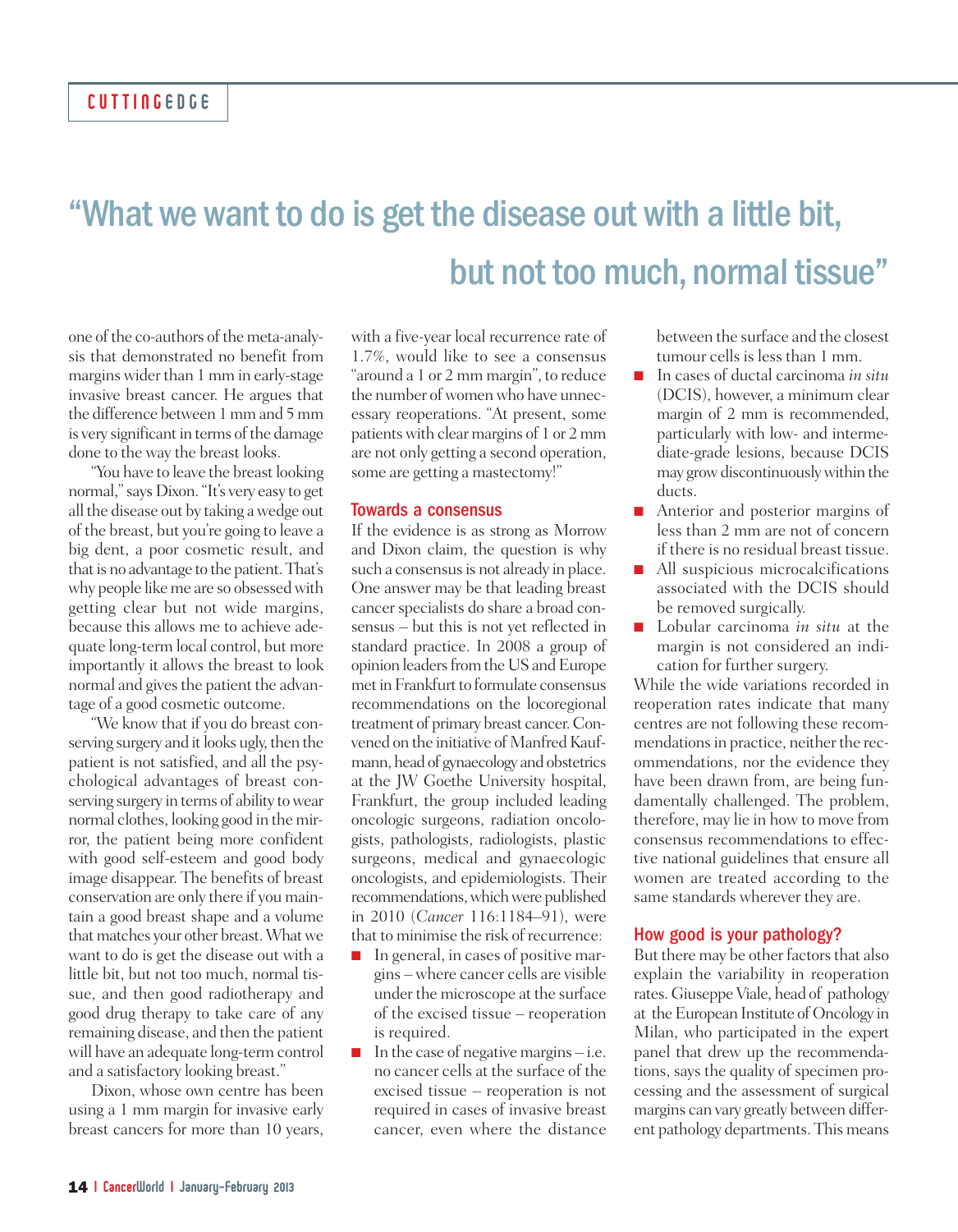### CUTTINGEDGE

#### **MEASURING THE MARGINS**



Following surgery, the excised tissue is 'inked' so that, when thin slices are cut and examined under a microscope, the edge of the tissue is clearly delineated. Pathologists need clear guidelines to ensure their examination of margins is sufficiently thorough and they understand the significance and implications of what they find.

that even if uniform criteria forreoperation are applied, different centres may reach different decisions on a given specimen, because of variations in the way the margins are measured and evaluated.

The standard procedure is to apply ink to the surfaces of the excised tissue. Thin slices are then cut, which are placed under a microscope, where the pathologist can see how close cancer cells come to the inked edge of the excised tissue. But tumour tissue can be tricky to handle, with a tendency to lose its shape and fall apart when sliced thin. And it can be difficult to get a reliable 'all round' view, because samples are taken 'at random', and each slice represents only one cross-section in one particular plane.

Variations in terminology can also give rise to confusion. As Dixon explains, some surgeons define a 'cancer-free margin' as one where there was no ink on a cancer cell. So even if there was a microscopically small distance between a cancer cell and the ink, it would still be a cancer-free margin. "However, most other people use

distance. Some studies have used 2 mm, so theywould say that if therewere cancer cells within 1–2 mm of the edge of the specimen that would be a 'positive margin', and if the distance was more than 2 mm it would be 'negative margin'. But within the 1–2 mm margin distance, a large percentage of those patients would have 'cancer-freemargins', because there isn't cancer at the edge."

Pathologists also need to understand the significance of what they are seeing; for instance, if lobular carcinoma *in* situ (atypical cells that are not invasive and are confined to the lobules in the breast) is found at the margins of the tissue, or if margins have only minimal tumour involvement, then further surgery is not necessarily required, says Viale. "This is especially the case for tumour types that have a favourable prognosis, such as luminal tumours and grade 1 tumours. The risk of local recurrence in these cases may be greatly reduced by radiotherapy and proper systemic treatments."

Viale believes there is a need for more guidelines and quality control to

ensure patients and doctors can have confidence in the pathology assessments. "Practice in pathology departments should be standardised to allow at least a 'minimal' assessment of the margins; i.e. close examination of the margins nearest to the tumour, and the margin behind the nipple in the case of nipple-sparing mastectomy. Each department may then examine further the margins, but at least those I have mentioned should be evaluated in a standard fashion." Again it comes down to effective guidelines, he says. "National and international guideline recommendations should be strictly followed. Where national guidelines have not been issued, these should be prepared in accordance with the international recommendations."

#### Getting it right first time

While a more uniform approach to what constitutes an adequate margin, and how that should be measured, should decrease the number of women who are unnecessarily referred for

"Practice in pathology departments should be standardised to allow at least a 'minimal' assessment of the margins"